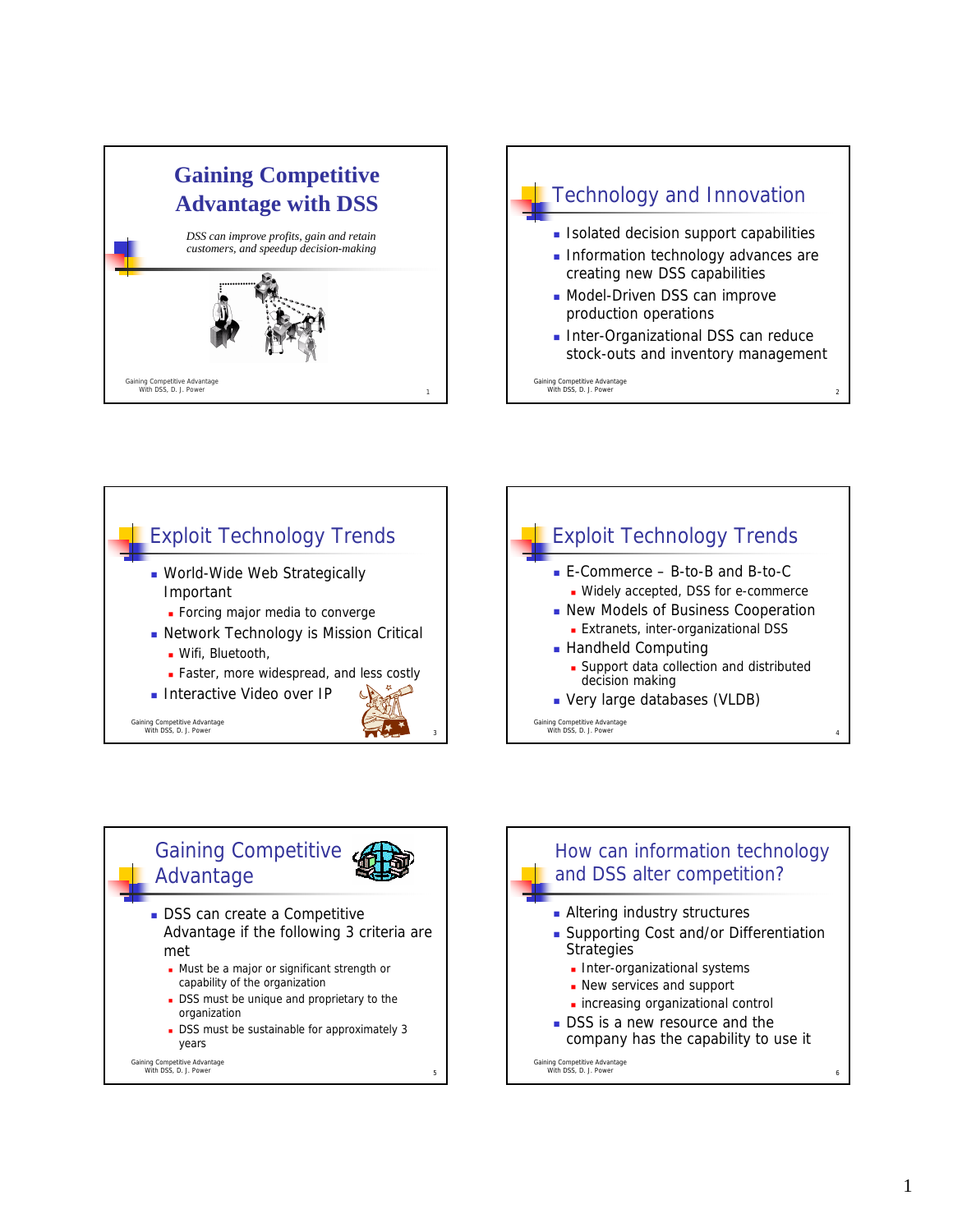## What is a Strategic Information Systems (SIS)?

- A SIS is designed and intended to change organizational goals, products, services, or environmental relationships
- A SIS is any information system that helps an organization gain a competitive advantage
- A DSS can be a SIS!

Gaining Competitive Advantage With DSS, D. J. Power 7







How can DSS provide a competitive advantage? Communications-Driven DSS can remove time and location barriers **Increase focus on specific customer** segments Better fact-based decision-making Decrease decision cycle time

Gaining Competitive Advantage With DSS, D. J. Power 12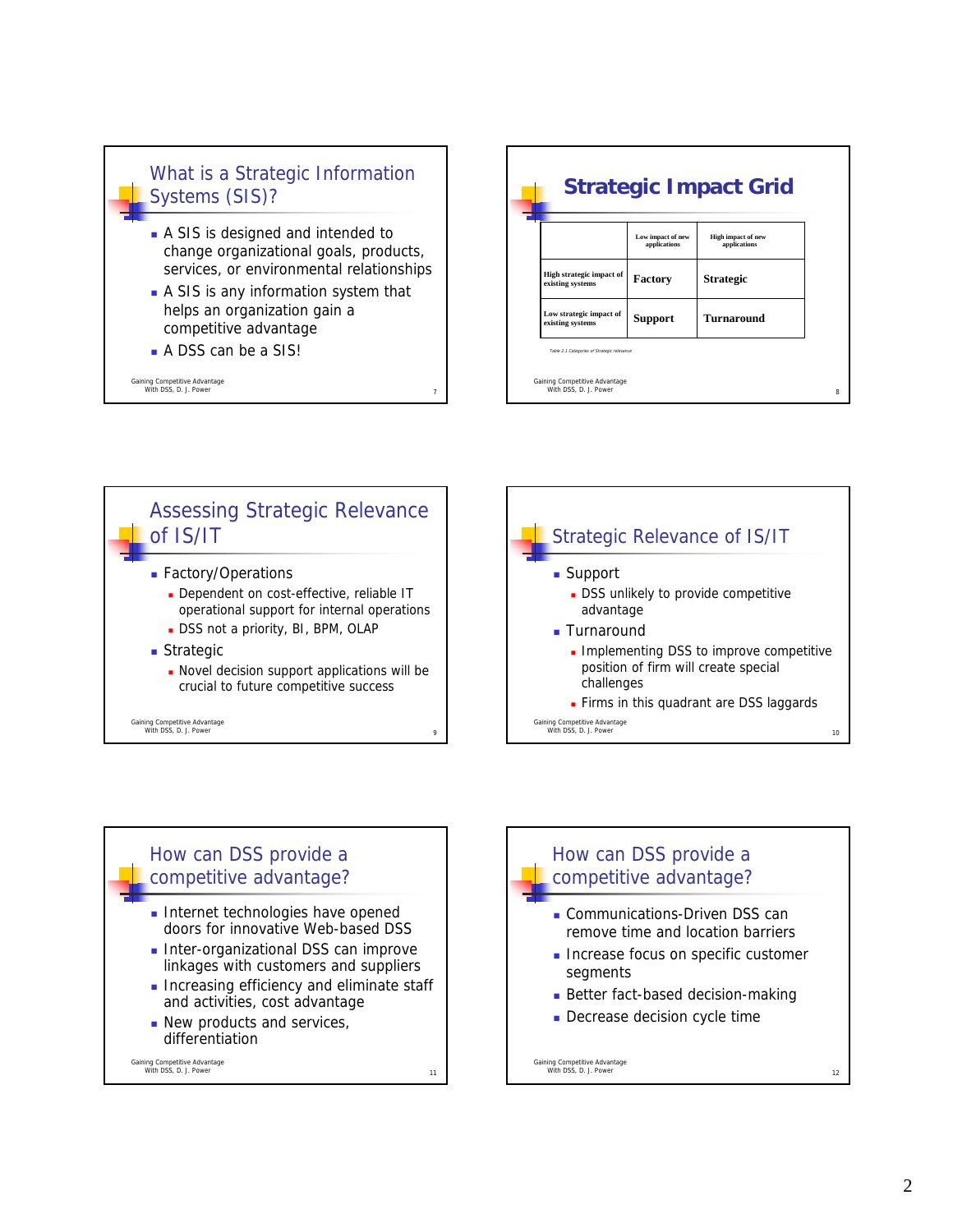







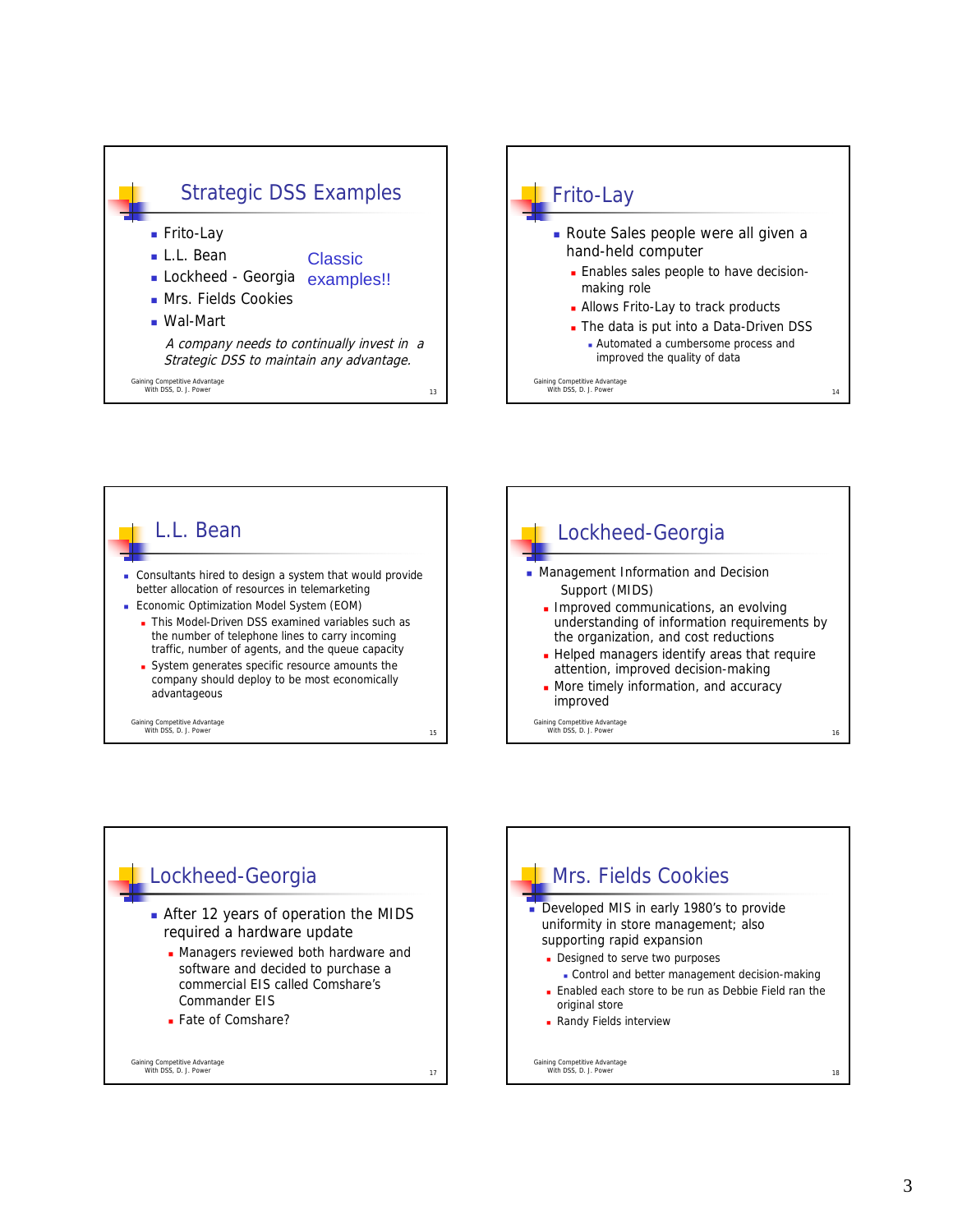

- automated routine activities and responded to exceptions by prompting the store manager for input
- Tracked financial performance of each store, provided comprehensive scheduling of operations, including market support, hourly sales goals, and assisted with candidate interview selection

Gaining Competitive Advantage<br>
With DSS, D. J. Power 19